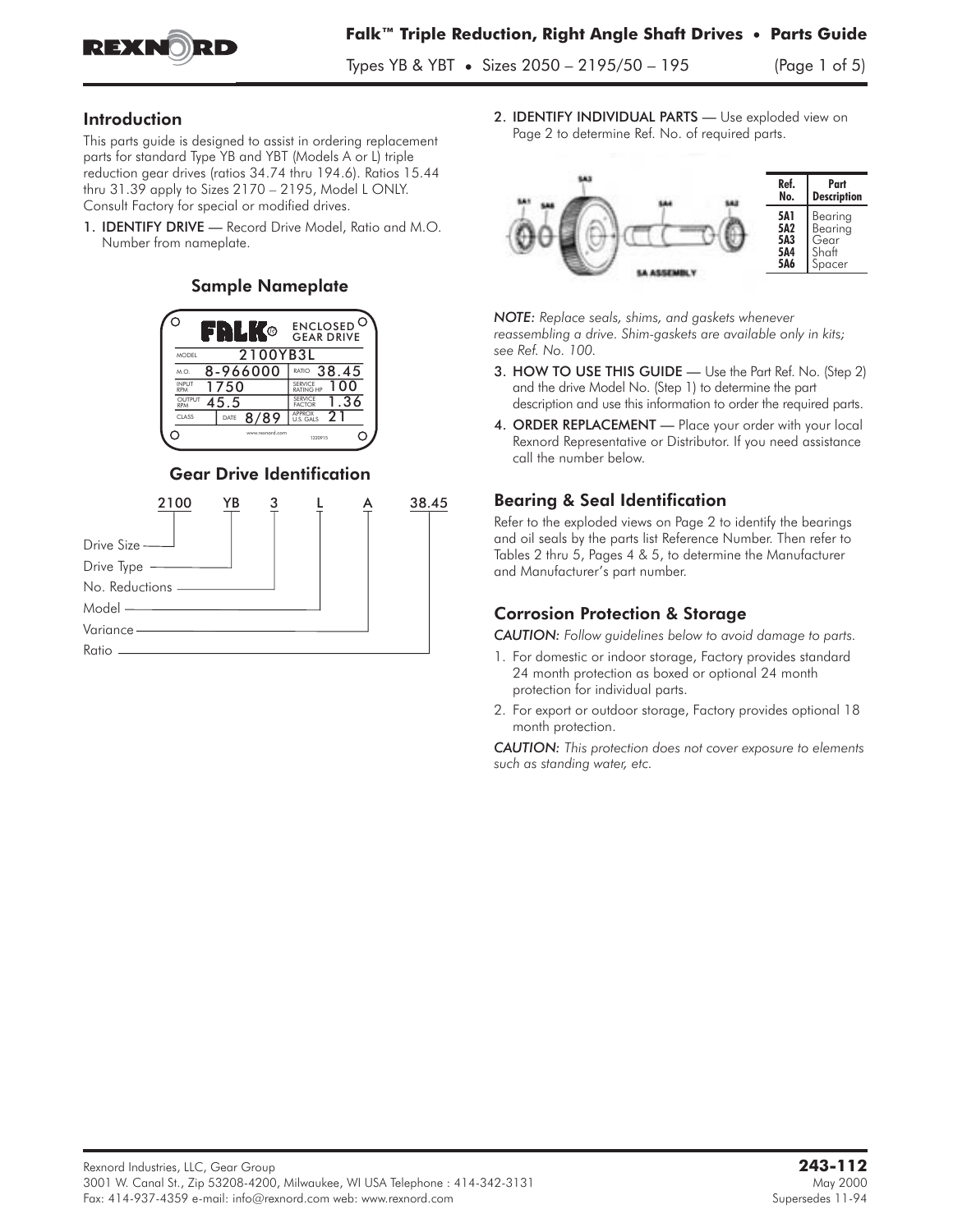**REXNORD** 

(Page 2 of 5) Types YB & YBT **•** Sizes 1050 – 2195/50 – 195



#### TABLE 1 — Parts List

| Ref. No.                    | <b>Part Description</b>                                                                                                                                                                                                                                                                                                                                                                                                                                                                                                                                                                                                                                                         | Ref. No.        | <b>Part Description</b>                                                                                                                                                                                                                                                                                                                                                                                                                                                                                                                                                                                                                                                                                                                                                                                                                                                                                                     |
|-----------------------------|---------------------------------------------------------------------------------------------------------------------------------------------------------------------------------------------------------------------------------------------------------------------------------------------------------------------------------------------------------------------------------------------------------------------------------------------------------------------------------------------------------------------------------------------------------------------------------------------------------------------------------------------------------------------------------|-----------------|-----------------------------------------------------------------------------------------------------------------------------------------------------------------------------------------------------------------------------------------------------------------------------------------------------------------------------------------------------------------------------------------------------------------------------------------------------------------------------------------------------------------------------------------------------------------------------------------------------------------------------------------------------------------------------------------------------------------------------------------------------------------------------------------------------------------------------------------------------------------------------------------------------------------------------|
| 14<br>19<br>26<br>66<br>100 | Housing (Consists of Base, Cover and all Hardware)<br>4   Dipstick<br><b>13  </b> Shim-Gasket<br><b>Shim-Gasket</b><br>Available as a Kit,<br>15   Shim-Gasket<br>Specify Ref. $#100$<br>Shim-Gasket<br>20   Shim-Gasket<br>Air Vent<br><b>30</b>   H.S. Seal Cage Assembly  <br>See Figures 1 thru 5<br>31 thru 35   H.S. Seal Cage Parts<br>on Page 3 for details.<br>40   L.S. Seal Cage Assembly<br>41 thru 45   L.S. Seal Cage Parts<br><b>50</b> Shaft Guard (Optional)<br>60   Shaft Cover<br><b>61</b> Shaft Cover<br><b>63</b> Shaft Cover (Blind Bore)<br>l Shaft Cover<br>Shim-Gasket Kit, Incls Ref. #13, 14, 15, 19, 20, &<br>1AB3-62<br>120   Backstop (Optional) | $1AB3-54$ Shaft | 1AB3   Bearing Cage Assembly - Incls. Ref. 30,<br>1AB3-50 thru 1AB3-70<br>$1AB3-50$   Bearings $(2)$<br><b>IAB3-51</b> Bearing<br><b>1AB3-52</b> Bevel Gear, Replace with Ref. 1AB3-70<br><b>1AB3-53</b>   Bevel Pinion, Replace with Ref. 1AB3-70<br><b>1AB3-58</b> Spacer, Included with 1AB3-54 as required<br><b>IAB3-59</b>   Retaining Plate (Sizes 2050 & 2060 only)<br><b>IAB3-60</b>   Bearing Cage<br><b>1AB3-62</b> Seal Ring, Included with Ref. 100<br><b>IAB3-63</b> Spacer, Included with 1AB3-54 as required<br><b>IAB3-69  </b> Gear Hub (Sizes 2170 thru 2195 only)<br><b>1AB3-70</b>   Bevel Gear Set, Incls. Ref. 1AB3-52 & 1AB3-53<br>2A3   Shaft Assembly - Incls. Ref. 2A3-70 thru 2A3-76,<br>Except 2A3-73<br>$2a3-70$   Bearing<br>2A3-71   Bearing<br><b>2A3-72</b>   Pinion & Shaft<br><b>2A3-74</b> Spacer, Included with 2A3-72 as required<br>2A3-76 Spacer, Included with 2A3-72 as required |
|                             |                                                                                                                                                                                                                                                                                                                                                                                                                                                                                                                                                                                                                                                                                 | 2A3-73   Gear   | 4A Shaft Assembly - Incls. Ref. 4A1 thru 4A8 & 2A3-73<br>4A1   Bearing<br>4A2   Bearing<br>4A3 Pinion & Shaft<br><b>4A8</b> Spacer, Included with 4A3                                                                                                                                                                                                                                                                                                                                                                                                                                                                                                                                                                                                                                                                                                                                                                       |

- 5A L.S. Shaft Assembly Incls. Ref. 5A1 thru 5A6 5A1 Bearing 5A2 Bearing 5A3 Gear 5A4 Shaft 5A6 Spacer, Included with 5A4
- 
- 
- 
- 
- 6A Fan Assembly Incls. Ref. 6A1 thru 6A6 6A1 Fan 6A3 Guard
- 
- 6A6 | Baffle

**243-112** Rexnord Industries, LLC, Gear Group<br>May 2000 May 2000 May 2000 May 2000 May 2000 May 2000 May 2000 May 2000 May 2000 May 2000 May 2000 May 2000 Ma May 2000 3001 W. Canal St., Zip 53208-4200, Milwaukee, WI USA Telephone: 414-342-3131<br>Fax: 414-937-4359 e-mail: info@rexnord.com web: www.rexnord.com Fax: 414-937-4359 e-mail: info@rexnord.com web: www.rexnord.com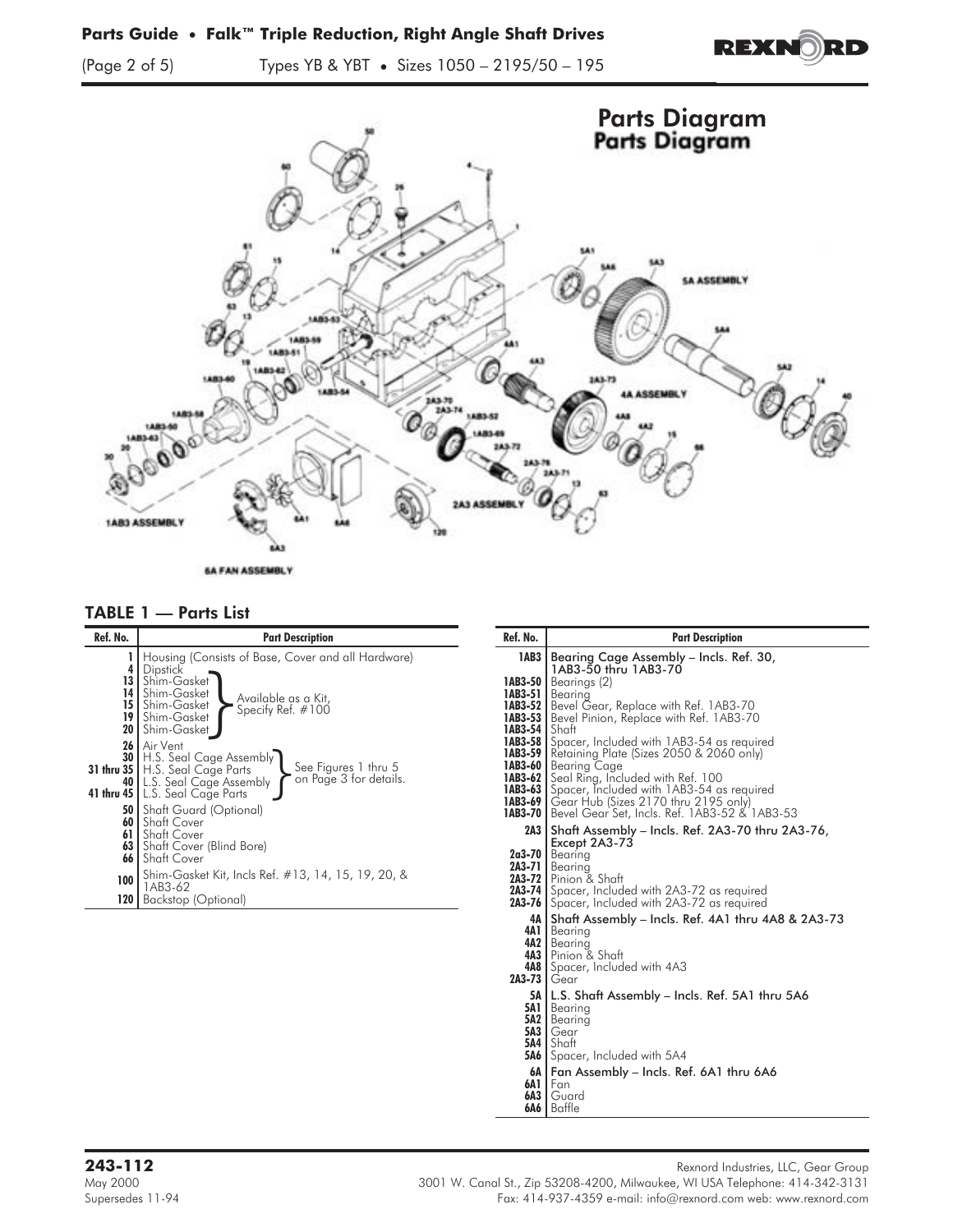

Types YB & YBT **•** Sizes 2050 – 2195/50 – 195 (Page 1 of 5)

# Reference Numbers 30 & 40 Seal Assemblies



# H.S. Seal Cage Parts

| Ref. No.                                                                                       | <b>Part Description</b>                                                                                                                       |  |  |  |  |
|------------------------------------------------------------------------------------------------|-----------------------------------------------------------------------------------------------------------------------------------------------|--|--|--|--|
| 30<br>$\begin{array}{c} 31 \\ 32 \end{array}$<br>$\begin{array}{c} 33 \\ 34 \end{array}$<br>35 | Seal Cage Assembly, Incls. Ref. Nos. Shown Above<br>Inner Seal Cage<br>Grease Purge Cage (Split)<br>Baffle Ring<br>Grease Purge Cover<br>Seal |  |  |  |  |

# L.S. Seal Cage Parts

| Ref. No.                                | <b>Part Description</b>                                                                                                                              |  |  |  |  |
|-----------------------------------------|------------------------------------------------------------------------------------------------------------------------------------------------------|--|--|--|--|
| 40<br>41<br>$\frac{42}{43}$<br>44<br>45 | Seal Cage Assembly, Incls. Ref. Nos. Shown Above<br>Inner Seal Cage<br>Grease Purge Cage (Split)<br><b>Baffle Ring</b><br>Grease Purge Cover<br>Seal |  |  |  |  |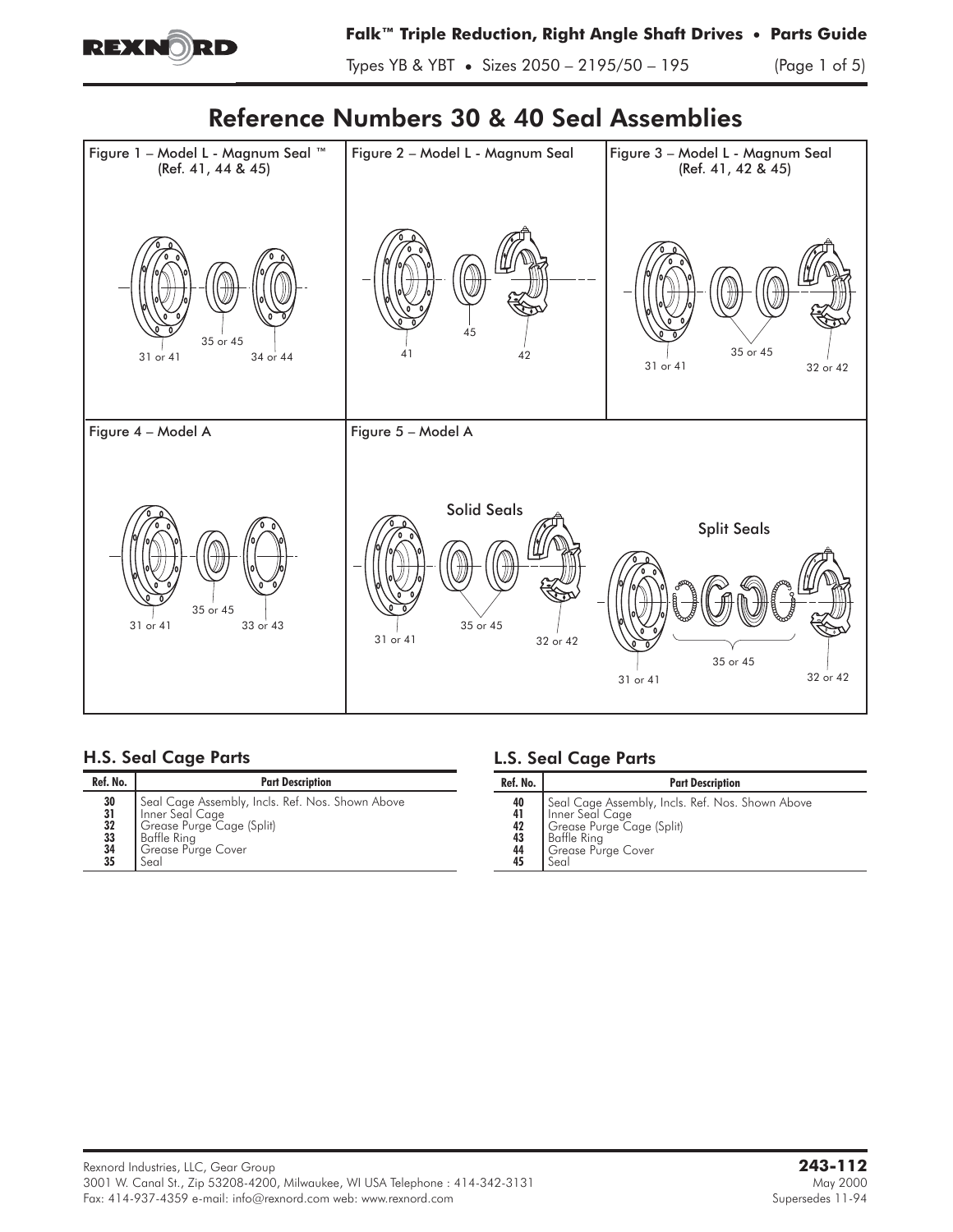

(Page 2 of 5) Types YB & YBT **•** Sizes 1050 – 2195/50 – 195

#### TABLE 2 — Bearings/Falk Part Numbers

|                                                                                                                                                                                                                                                                                                                                                                                                                                                                                                                                                                                                                                                                                                                                                                                                                                                                                                                                                                                                                                                                                                                                                      | Reference No.                                                                                                                                                          |                                                                                                                      |                                                                                                                      |                                                                                                                 |                                                                                                                      |                                                                                                                      |                                                                                                                      |                                                                                                             |
|------------------------------------------------------------------------------------------------------------------------------------------------------------------------------------------------------------------------------------------------------------------------------------------------------------------------------------------------------------------------------------------------------------------------------------------------------------------------------------------------------------------------------------------------------------------------------------------------------------------------------------------------------------------------------------------------------------------------------------------------------------------------------------------------------------------------------------------------------------------------------------------------------------------------------------------------------------------------------------------------------------------------------------------------------------------------------------------------------------------------------------------------------|------------------------------------------------------------------------------------------------------------------------------------------------------------------------|----------------------------------------------------------------------------------------------------------------------|----------------------------------------------------------------------------------------------------------------------|-----------------------------------------------------------------------------------------------------------------|----------------------------------------------------------------------------------------------------------------------|----------------------------------------------------------------------------------------------------------------------|----------------------------------------------------------------------------------------------------------------------|-------------------------------------------------------------------------------------------------------------|
| <b>Drive</b>                                                                                                                                                                                                                                                                                                                                                                                                                                                                                                                                                                                                                                                                                                                                                                                                                                                                                                                                                                                                                                                                                                                                         | 1AB3-<br>1AB3-                                                                                                                                                         |                                                                                                                      | $2A3-$                                                                                                               |                                                                                                                 |                                                                                                                      |                                                                                                                      | 5A1 & 5A2                                                                                                            |                                                                                                             |
| Size                                                                                                                                                                                                                                                                                                                                                                                                                                                                                                                                                                                                                                                                                                                                                                                                                                                                                                                                                                                                                                                                                                                                                 | 50                                                                                                                                                                     | 51                                                                                                                   | 70                                                                                                                   | 2A3-<br>4A 1<br>71                                                                                              |                                                                                                                      | 4A2                                                                                                                  | Type<br>YB                                                                                                           | <b>Type</b><br>YBT                                                                                          |
| 2050<br>2060<br>2070<br>2080<br>2090<br>2100<br>2110<br>2120/2125<br>2130/2135<br>2140/2145<br>2150/2155<br>2160/2165                                                                                                                                                                                                                                                                                                                                                                                                                                                                                                                                                                                                                                                                                                                                                                                                                                                                                                                                                                                                                                | 921433<br>921433<br>921570<br>921570<br>$921434 \star$<br>921434 +<br>921528 ‡<br>$921528 \bullet$<br>921734 ■<br>$921734 \bullet$<br>921531 $*$<br>$921531 \triangle$ | 920621<br>920621<br>921573<br>921573<br>921578<br>921578<br>921584<br>921584<br>921572<br>921572<br>921579<br>921579 | 921533<br>921533<br>921492<br>921492<br>921388<br>921388<br>921556<br>921574<br>921588<br>921448<br>919115<br>919115 | 921533<br>921533<br>921393<br>921393<br>921583<br>♥<br>921324<br>921574<br>921588<br>921448<br>919115<br>919115 | 921393<br>921623<br>921447<br>921494<br>921567<br>921551<br>921448<br>921542<br>921459<br>921463<br>919113<br>919108 | 921393<br>921492<br>921447<br>921529<br>921567<br>921551<br>921448<br>921542<br>921459<br>921463<br>919113<br>919108 | 921530<br>921309<br>921352<br>921310<br>921414<br>921436<br>921422<br>921311<br>921439<br>919073<br>919077<br>919078 | $\cdots$<br>.<br>.<br>$\cdots$<br>.<br>$\cdots$<br>919080<br>919282<br>919087<br>919074<br>919103<br>919079 |
| 2170/2175                                                                                                                                                                                                                                                                                                                                                                                                                                                                                                                                                                                                                                                                                                                                                                                                                                                                                                                                                                                                                                                                                                                                            | 921470 §<br>921463 §                                                                                                                                                   | 921873R                                                                                                              |                                                                                                                      | $921585$ $\approx$ 921585 $\approx$ 919112 919112                                                               |                                                                                                                      |                                                                                                                      | 919284                                                                                                               | 919285                                                                                                      |
| 2180/2185                                                                                                                                                                                                                                                                                                                                                                                                                                                                                                                                                                                                                                                                                                                                                                                                                                                                                                                                                                                                                                                                                                                                            | 2900437 *                                                                                                                                                              | $921651*$                                                                                                            |                                                                                                                      | $921911$ $\otimes$ 921911 $\otimes$ 919117                                                                      |                                                                                                                      | 919117                                                                                                               | 919106                                                                                                               | 919107                                                                                                      |
| 2190/2195                                                                                                                                                                                                                                                                                                                                                                                                                                                                                                                                                                                                                                                                                                                                                                                                                                                                                                                                                                                                                                                                                                                                            | 921913 $\triangleq$<br>2900437 <del>±</del>                                                                                                                            |                                                                                                                      |                                                                                                                      | $921651$ $\cdot$ $921713$ $\cdot$ $921713$ b $919315$ $919315$                                                  |                                                                                                                      |                                                                                                                      | 919096                                                                                                               | 919097                                                                                                      |
| * Model A, ratios 117.2-194.6 & Model L, ratios 78.16-194.6 = 921526.<br>$\dagger$ Model A, ratios 143.6–194.6 & Model L, ratios 105.9–194.6 = 921526.<br>‡ Model A, ratios 117.2–194.6 & Model L, ratios 95.73–194.6 = 921561.<br>• Model A, ratios 129.7–194.6 & Model L, ratios 129.7–194.6 = 921561.<br>Model A, ratios 117.2-194.6 & Model L, ratios 117.2-194.6 = 921556.<br>◆ Model A, ratios 129.7-194.6 & Model L, ratios 117.2-194.6 = 921556.<br>* Model A, ratios 117.2–194.6 & Model L, ratios 95.73–194.6 = 921489.<br>▲ Model A, ratios 129.7-194.6 & Model L, ratios 117.2-194.6 = 921489.<br>★ Model A, ratios 34.74-105.9 & Model L, ratios 34.74-86.50 = 921541<br>• Model A & L, ratios 34.74–57.66 & 86.50 = 921372<br>§ Model A & L, ratios $34.74-194.6 = 921580$ .<br>* Model A & L, ratios 34.74-194.6 = 921542.<br>* Model A & L, ratios 34.74-194.6 = 921611.<br>* Model A & L, ratios 34.74-194.6 = 921589.<br>$*$ Model A & L, ratios 34.74-194.6 = 921608.<br>$\bullet$ Model A & L, ratios 34.74-194.6 = 919668.<br>⊛ Model A & L, ratios 34.74-194.6 = 919113.<br><b>©</b> Model A & L, ratios 34.74-194.6 = 919080. | Model A, ratios 117.2-194.6 & Model L, ratios 95.73-194.6 = 921486.<br>All other ratios $= 921388$ .                                                                   |                                                                                                                      |                                                                                                                      |                                                                                                                 |                                                                                                                      |                                                                                                                      |                                                                                                                      |                                                                                                             |

| <b>Part Numbers</b>                                                          |                                                                                                                                       |                                                                                                                                                                                            |                                                                                                                                                                                                                                                                                                                                             |  |  |  |  |
|------------------------------------------------------------------------------|---------------------------------------------------------------------------------------------------------------------------------------|--------------------------------------------------------------------------------------------------------------------------------------------------------------------------------------------|---------------------------------------------------------------------------------------------------------------------------------------------------------------------------------------------------------------------------------------------------------------------------------------------------------------------------------------------|--|--|--|--|
| Falk No.                                                                     | SKF No.                                                                                                                               | Falk No.                                                                                                                                                                                   | Timken No.                                                                                                                                                                                                                                                                                                                                  |  |  |  |  |
| 919073<br>919074<br>919077<br>919078<br>919079<br>919080<br>919087           | 22238C/C3-W33<br>23238C/C3-W33<br>22240C/C3-W33<br>22244C/C3-W33<br>23244C/C3-W33<br>23228C/C3-W33<br>22234C/C3-W33                   | 921309<br>921310<br>921311<br>921324<br>921352<br>921372<br>921388                                                                                                                         | 755/752<br>861/854<br>99600/99100<br>635/632<br>6580/6535<br>569/563<br>65200/65500                                                                                                                                                                                                                                                         |  |  |  |  |
| 919096<br>919097<br>919103<br>919106<br>919107<br>919108<br>919112           | 23156CA/C3-W33<br>23256CA/C3-W33<br>23240C/C3-W33<br>23152CA/C3-W33<br>23252CA/C3-W33<br>22328C/C3-W33<br>22332C/C3-W33               | 921389<br>921393<br>921414<br>921422<br>921433<br>921434<br>921436                                                                                                                         | 6280/6220<br>59175/59412<br>938/932<br>99550/99100<br>25580/25521<br>HM807049/HM807010<br>95500/95925                                                                                                                                                                                                                                       |  |  |  |  |
| 919113<br>919115<br>919117<br>919282<br>919284<br>919285<br>919315<br>919668 | 22326C/C3-W33<br>22320C/C3-W33<br>22334C/C3-W33<br>22232C/C3-W33<br>23148C/C3-W33<br>23248CA/C3-W33<br>22338C/C3-W33<br>22322C/C3-W33 | 921439<br>921447<br>921448<br>921459<br>921463<br>921470<br>921486<br>921489                                                                                                               | HM237535/HM237510<br>65212/65500<br>HH221431/HH221410<br>HH224335/HH224310<br>HH228340/HH228310<br>HH228349/HH228310<br>HH224332/HH224310<br>6576C/6535                                                                                                                                                                                     |  |  |  |  |
| Falk No.                                                                     | Rollway No.                                                                                                                           | 921492<br>921494                                                                                                                                                                           | HM807040/HM807010<br>H715336/H715311                                                                                                                                                                                                                                                                                                        |  |  |  |  |
|                                                                              | L-1307B                                                                                                                               | 921526<br>921528<br>921529<br>921530<br>921531<br>921533<br>921541<br>921542<br>921551<br>921556<br>921561<br>921567<br>921570<br>921572<br>921573<br>921574<br>921578<br>921579<br>921580 | HM807046/HM807010<br>HM813841/HM813811<br>H715345/H715311<br>H414249/H414210<br>6559C/6535<br>3872/3820<br>HH224346/HH224310<br>HH221434/HH221410<br>HH221430/HH221410<br>H715332/H715311<br>HM813840/HM813811<br>HH814547/HH814510<br>HM803149/HM803111<br>565-90016<br>25580-90091<br>6455/6420<br>33890-90076<br>659-90033<br>6559C/6536 |  |  |  |  |
|                                                                              |                                                                                                                                       | 921583<br>921584<br>921585<br>921588<br>921589<br>921608<br>921611<br>921623<br>921651<br>921713<br>921734<br>921873<br>921911<br>921913<br>2900437                                        | HM813836/HM813811<br>33225-90091<br>HH926744/HH926710<br>835/832<br>759-90169<br>866-90088<br>749A-90040<br>4559/4535<br>99550-90178<br>HH932145/HH932110<br>H715341/H715311<br>HH221442-90045<br>HH932132/HH932110<br>EE107060/EE107105<br>EE107057/107105                                                                                 |  |  |  |  |

TABLE 3 — Bearing Manufacturers'

Falk No.

Falk No.